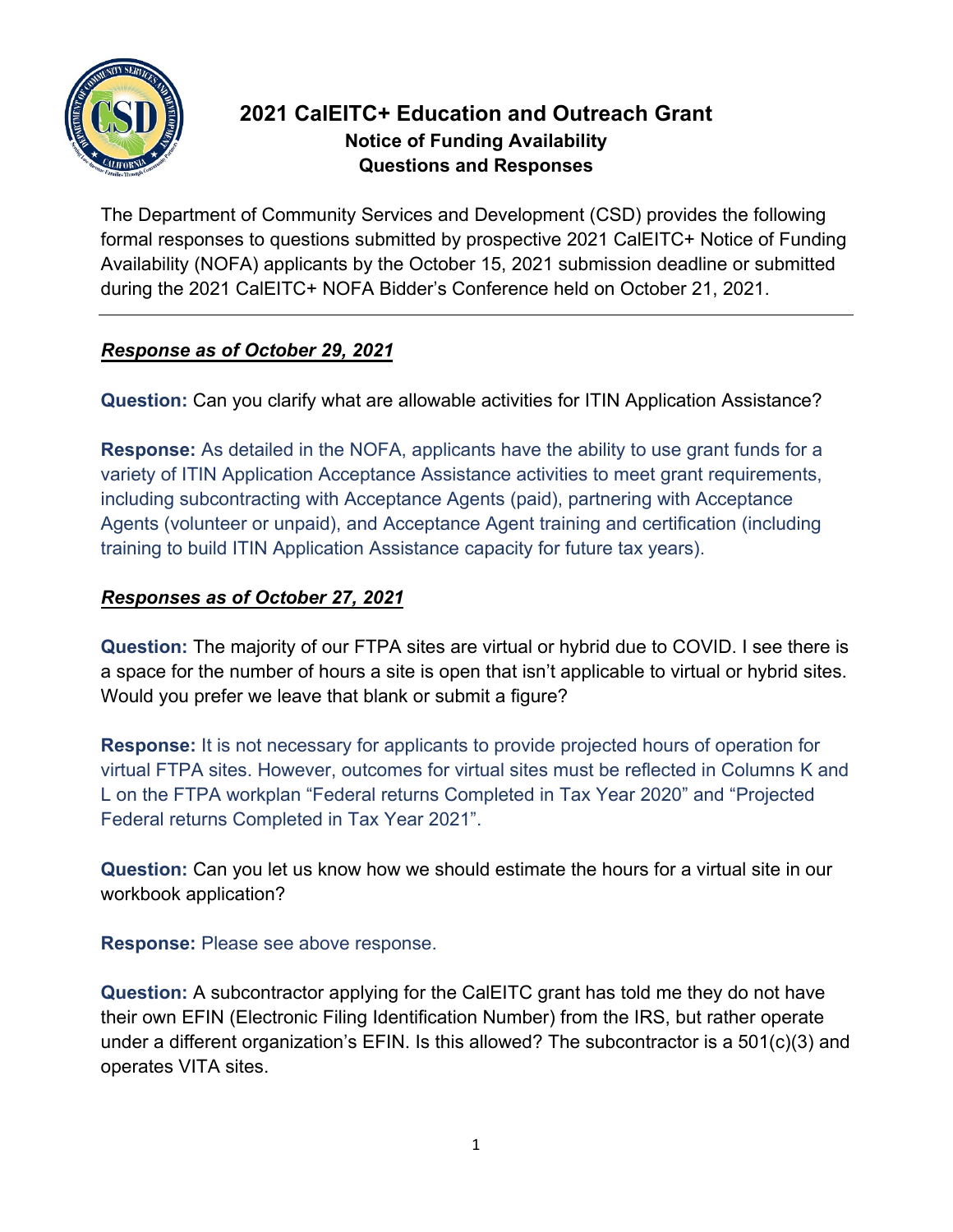**Response:** The purpose of this Q&A document is to answer questions regarding the 2021 CalEITC+ Education and Outreach NOFA. CSD will address questions related to contractual procedures, including monthly program report requirements with awarded grantees during the contract process.

**Question:** Regarding indirect/admin costs: Can we apply indirect or admin costs to the entire budget, or are there any specific expenditures that we should remove from that calculation?

**Response:** Grant funds may be used to support an organization's indirect and personnel costs for the time spent on CalEITC+ activities only. This funding may not be used to supplant federal, state, or private funds allocated to conduct the same or similar work. Applicants should make every effort possible to minimize overhead/administrative costs to target available funding towards providing direct services for eligible Californians.

**Question:** We have been preparing to apply for two categories: Target Area 1: Statewide CalEITC+ and Target Area 1: Statewide CalEITC+ Free Tax Preparation Assistance. According to your announcement, we could only receive one of these awards, because they are both "Target Area 1." Was this your intention? Or did you mean to say that you cannot be awarded BOTH Statewide CalEITC+ awards?

**Response:** Correct. An applicant may only accept one grant award per target area. CSD issued an addendum to the 2021 CalEITC+ Education and Outreach Grant on October 21, 2021 that clarifies that if an applicant applies for a CalEITC+ Education and Outreach grant and a Free Tax Preparation Assistance grant in Target Areas 1 or 2, they are only eligible to accept one grant award per target area if both applications are successful.

**Question:** Is the intent for 21/22 to provide both Tax Preparation and Outreach within one contract? I believe this was the model a few years back. We entered this partnership shortly after as it separated outreach. Is that also the reason for increase in allocation?

**Response:** Yes. The intended purpose of this funding is to increase awareness of available tax credits (CalEITC, YCTC, federal EITC, and federal Child Tax Credit) and ITIN tax status eligibility, to make available ITIN application acceptance assistance to eligible noncitizen Californians, and to provide free tax preparation assistance services to low- to moderate-income individuals and families.

**Question:** Are they allowing stipends to help with VITA volunteers?

**Response:** This grant funding allows for VITA volunteers to be reimbursed for costs incurred to support grant activities that occur through normal business operations (mileage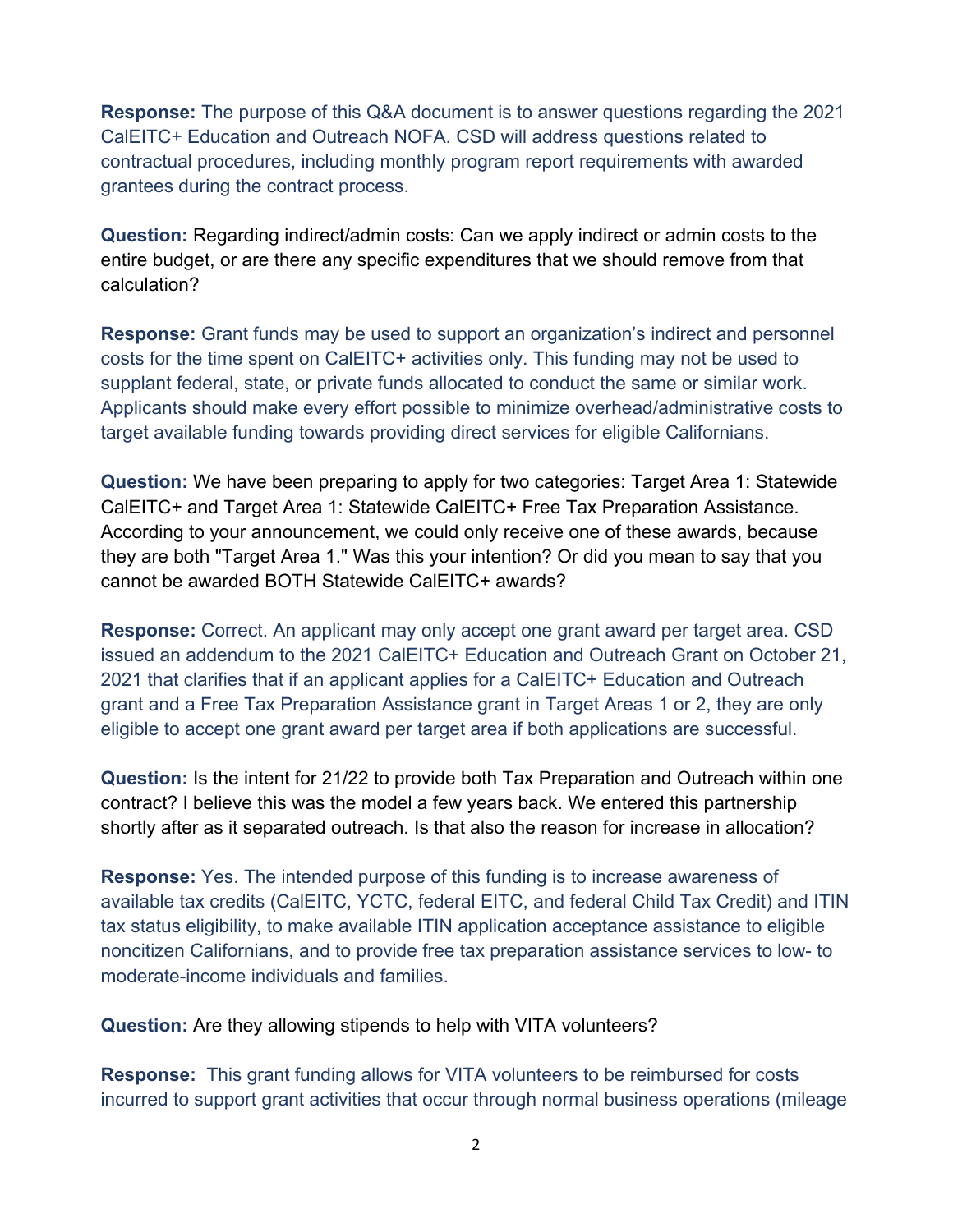or small expenses such as the purchase of printer paper, etc.). VITA volunteers may not be reimbursed for the time a volunteer is engaged in volunteer service (such as screening or tax preparation). CSD can address specific questions regarding the use of stipends with awarded grantees during the contract process.

**Question:** We are partnering here in LA County, for the free tax prep LA, the tax prep part with a county department, Department of Social Services. They are not a 501(c)(3), but one of the needs that they have is to update their technology, especially for remote VITA, things like that. If they are not a 501(c)(3) would we be able to provide their department with technology? Any thoughts around that, since we can't give them a grant, will be able to use the money for their upgrades? This would be equipment upgrades and software upgrades.

**Response:** Funds may be utilized to purchase equipment to support the filing of taxes for eligible filers. The awarded grantee (not the subgrantee) will be responsible for accounting for and retaining any equipment purchased with grant funds at the conclusion of the grant term. CSD can address specific questions regarding allowable uses of equipment with awarded grantees during the contract process.

**Question:** If clients are referred to Certified Acceptance Agents (CAA) outside of the operating organization/agency to provide ITIN acquisition services at cost, will it be possible to off-set those associated costs?

**Response:** Applicants may subcontract or partner with Certified Acceptance Agents to meet grant requirements. CSD cannot make a determination on whether such a model would be allowable without more details and can address this question during the contract process with awarded grantees.

**Question:** Can you speak a little bit about how coalitions can take advantage of this opportunity?

**Response:** One lead organization within a coalition who meets the NOFA eligibility requirements may apply for the grant funding on behalf of the coalition. If successful, the lead organization would assume responsibility for the new contract as the grant awardee. The lead organization may consider the use of subcontracts with its coalition members. All applicants are required to fully disclose the use of subcontractors on the Subcontractor Information Sheet (CSD 171SI). CSD will pay the grant awardee using the state's reimbursement/payment system per the information provided in the Payee Data Record (STD 204) completed by the applicant. Grant awardees are responsible for subcontractor payment and ensuring reporting requirements are met.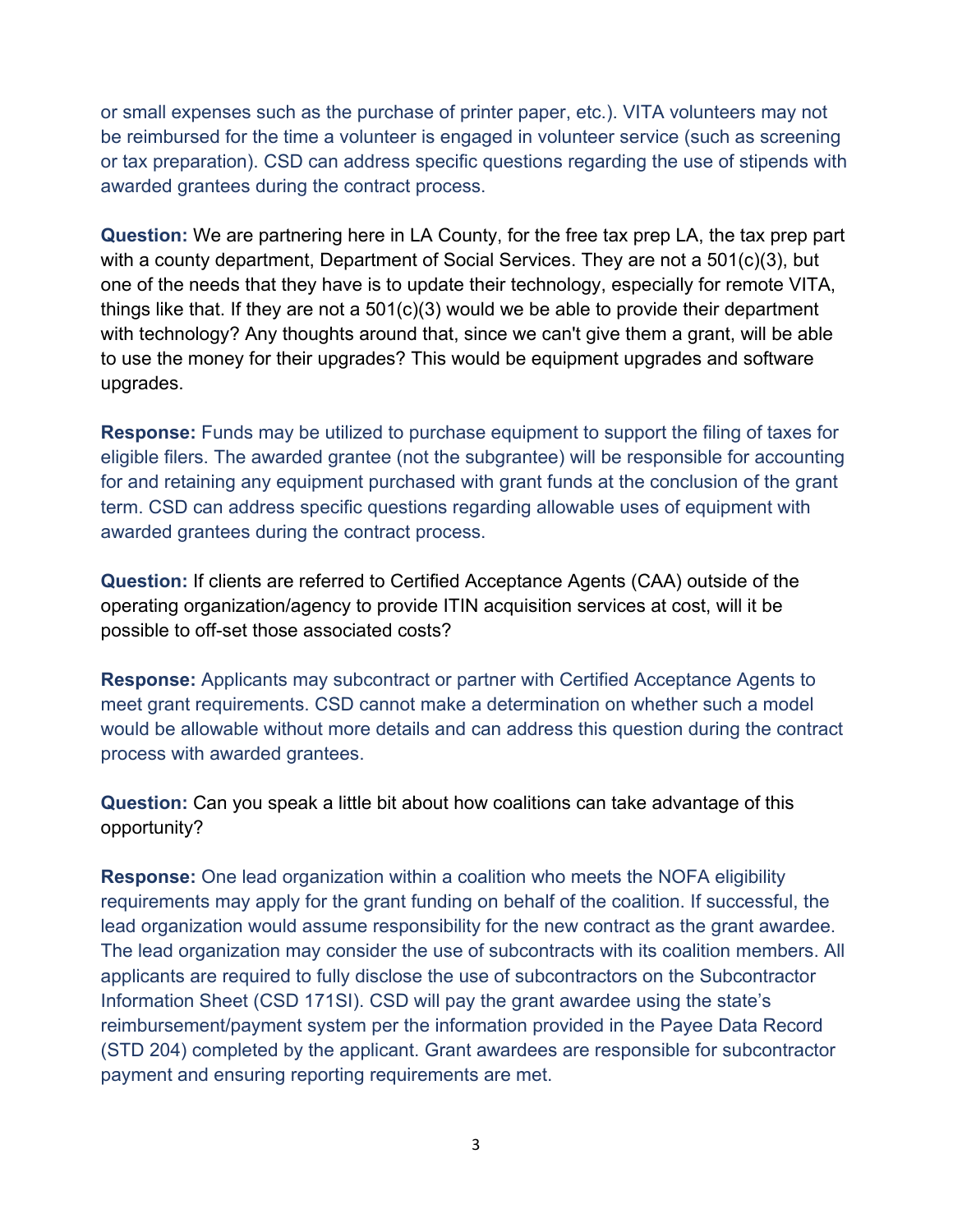**Question:** Who should letters of reference be addressed to?

**Response:** All letters of reference may be addressed to the Program Development and Reporting Unit, Department of Community Services and Development, 2389 Gateway Oaks Drive, Suite 100, Sacramento, CA 95833.

**Question:** Could you please clarify the definition or difference between direct mailers listed under Outreach Type "Collateral Messaging" on pg. 13 of the NOFA, and "Canvassing" on page 12? If we send direct mailers to targeted households, would that be considered a canvassing activity?

**Response:** Direct mailers may be considered either a Canvassing activity or a Collateral Messaging activity. It is up to the applicant how they would like direct mailers to be reflected in their workplan and budget.

**Question:** We are wondering if CSD intends to make one or more buses available that grantees can use to hold mobile FTPA and/or ITIN Application events? In past years, this has been very helpful, and would likely be even more beneficial in 2022, given the lack of availability of ITIN CAAs in many parts of the state.

**Response:** No. FTB will not be contracting for the use of the eBus during the 2021 tax year.

**Question:** The address of each mobile FTPA site is still up for debate. May we submit the application with TBD under the address column?

**Response:** Yes. The FTPA Workplan instructions indicate to list "to be determined" (TBD) if the address of the site is unknown at the time of application submission.

### *Responses as of October 22, 2021*

**Question:** Is it possible to apply for this grant as a subcontractor for another applicant in addition to submitting our own application? If we are a subcontractor for a separate applicant, is it possible to still submit a separate application for one of the target areas (as referenced on page 19 of the NOFA)?

**Response:** Yes. The 2021 CalEITC+ Grant NOFA allows for applicants to use subcontractor(s) if the subcontract supports the outreach goals and the ability to reach the target population. It is allowable for an applicant to apply for a grant as the prime grantee while also being listed as a subcontractor on another grantee's application within the same target area.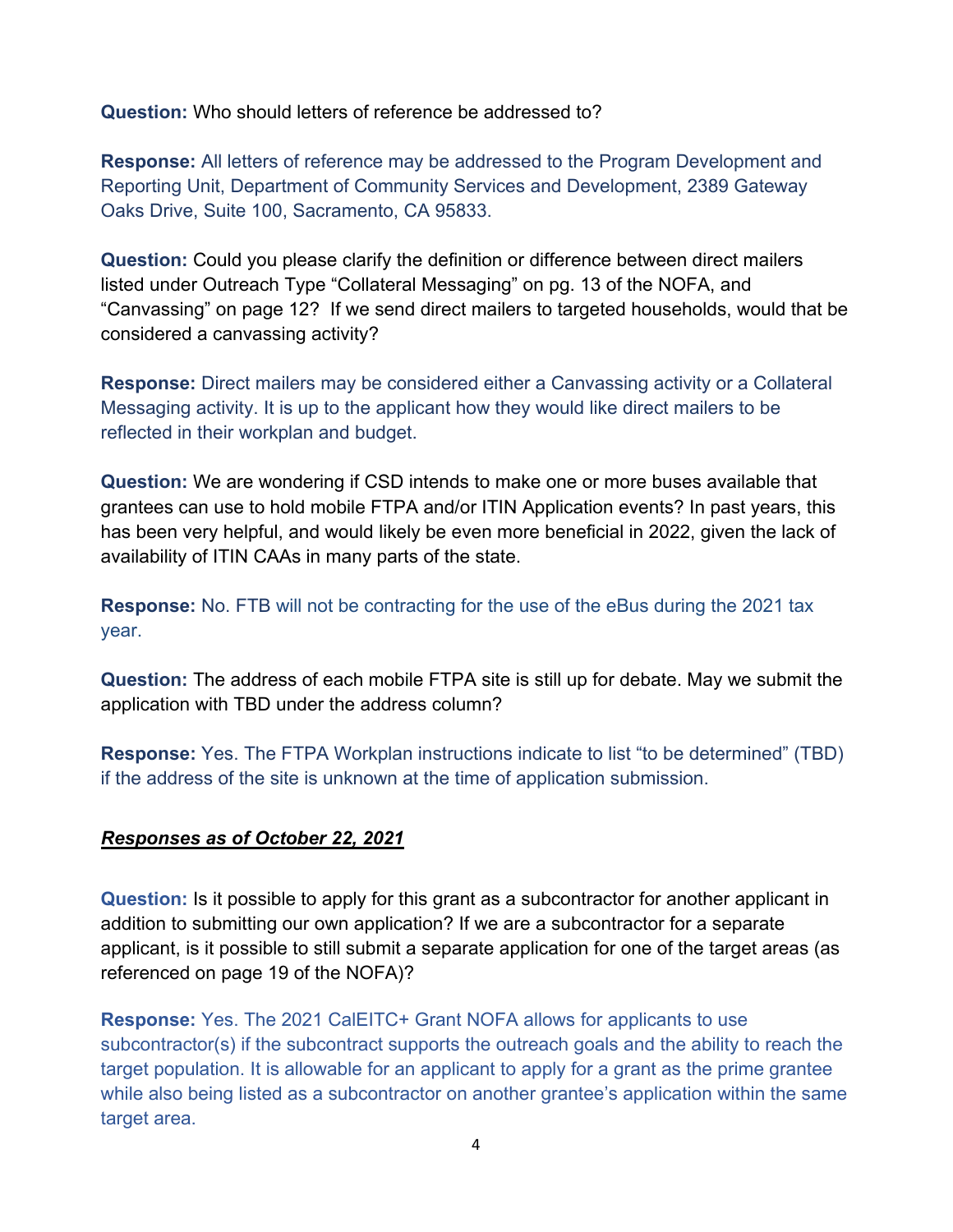**Question:** I am hoping to get clarification on the Certified Acceptance Agent (CAA) process. It seems that the hope is that these funds can help build ITIN assistance across the state. I reached out to an IRS Spec Agent and have heard that this process can take four months to get approval. So, if we were to receive funding in January, sites wouldn't become certified until April. In addition, the rules state that only full time permanent employees can become a CAA. This makes things difficult seeing as a large majority of FTPA programs are run by volunteers. Can you please let me know if this process will be updated? Will there be any assistance from CSD to try and speed this up?

**Response:** Certified Acceptance Agent rules, regulations, and timeframes are governed by the IRS. The NOFA ITIN assistance requirements were designed to provide applicants maximum flexibility to meet the need for these services based on applicant's capacity. For example, the NOFA (Section 9, Page 15) allows applicants to subcontract or partner with certified IRS Acceptance Agents (AA) to meet the requirements of this grant. AAs are entities (e.g., colleges, financial institutions, accounting firms, etc.) authorized by the IRS to assist applicants in obtaining Individual Taxpayer Identification Numbers (ITINs). The IRS has updated procedures that affect the AA and CAA programs. Please refer to the [Acceptance Agent Program Changes](https://www.irs.gov/individuals/new-itin-acceptance-agent-program-changes) and [Publication 4393 \(EN-SP\), Become an IRS](https://www.irs.gov/pub/irs-pdf/p4393esp.pdf)  **[ITIN Acceptance Agent](https://www.irs.gov/pub/irs-pdf/p4393esp.pdf) for more details.** 

**Question:** If partners don't have the capacity to take on the CAA process, can they partner with a local CAA or subgrant to them? Does the CAA have to be their actual employee? Is there a list we can provide our subgrantees? IRS requires that CAA sites be available year round. With funding only from December - June, how will partners finance that? In addition, the rules state that only full time permanent employees can become a CAA. This makes things difficult seeing as a large majority of FTPA programs are run by volunteers. Will CSD be helping update this process? Will there be any assistance from CSD to try and speed this up?

#### **Response:** See prior response.

**Question:** In reviewing the NOFA, there doesn't appear to be a list of counties which are included in Target Area 15: Rural Counties. The NOFA mentions Butte County has been added to that category and that the rural counties are identified in Appendix 1, but the only counties named in Appendix 1 appear to be the ones in other Target Areas (e.g. Los Angeles). Perhaps I am missing something, but if you could please provide the list of counties that are part of Target Area 15, that would be very appreciated.

**Response:** Refer to the Addendum issued on October 20, 2021 for a list of Target Area 15 Rural Counties.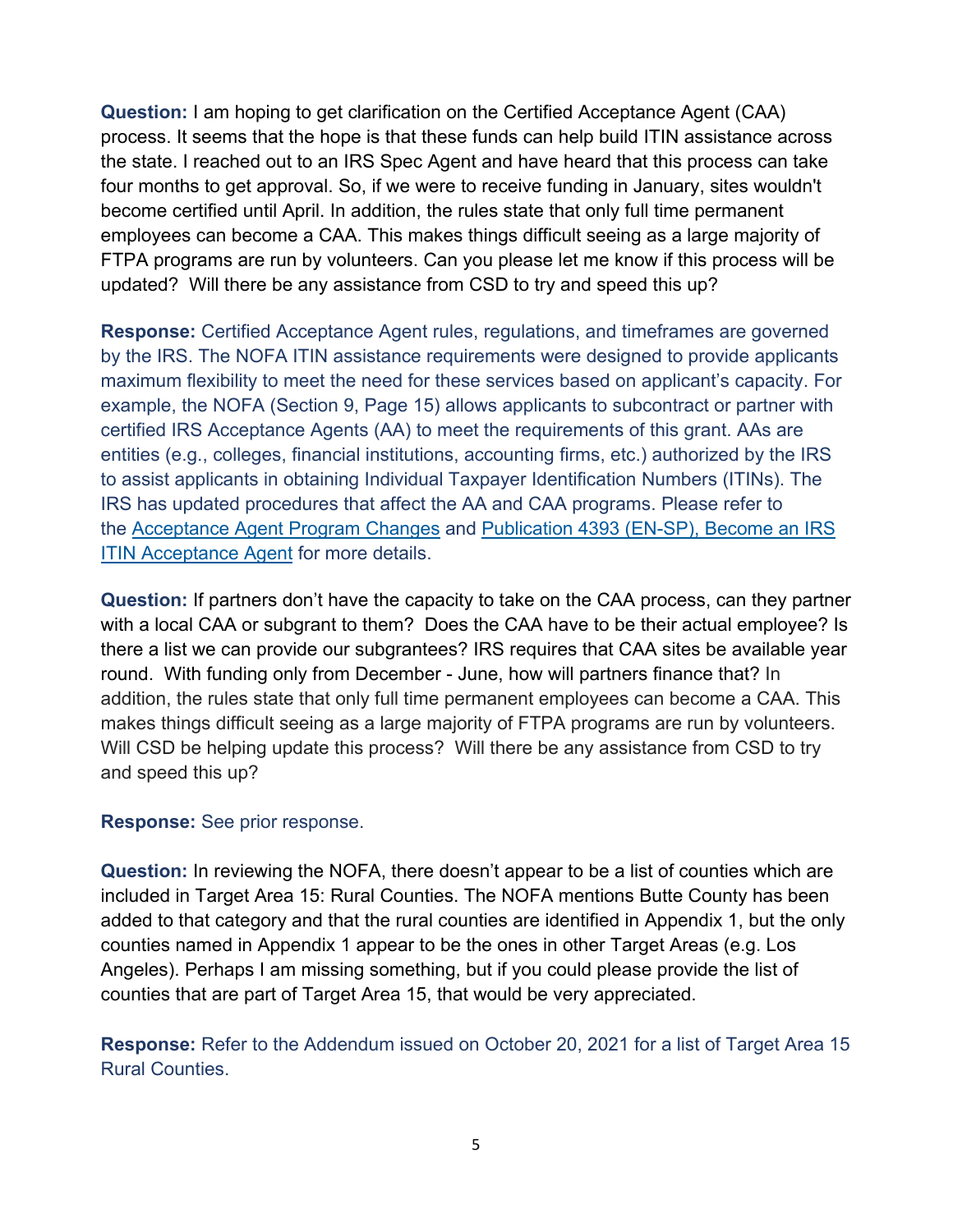**Question:** I was wondering whether applicants under CalEITC+ Free Tax Preparation Assistance solicitation must also complete form Timeline (CSD 171TL) found on page 19 in the Supplemental Workbook. It appears to focus almost exclusively on education and outreach activities.

**Response:** It is not necessary for applicants to complete the Timeline (CSD 171TL) if your agency is applying for CalEITC+ Free Tax Preparation Assistance (FTPA) funding (Target Areas 1 and 2) only. Although Statewide and Los Angeles CalEITC+ Free Tax Preparation Assistance (FTPA) applicants are not required to complete the first six sections of the Timeline, they are required to complete the "ITIN Application Acceptance Assistance" section as ITIN application assistance is a required element of the NOFA for all applicants.

**Question:** We are interested in being considered for either the Target Area 2: Los Angeles CalEITC+ Free Tax Preparation Assistance or for the Target Areas 2 through 14 CalEITC+: Regional Awards - Los Angeles County. I see the two are different in the emphasis of the activities (i.e., tax preparation vs. outreach). Would we need to submit two separate applications to be considered for both programs?

**Response:** An applicant must submit separate applications to be considered for an award for each grant. Each application is considered a single, standalone application and should be customized to meet the needs of the target area. Moreover, CSD issued an Addendum to the 2021 CalEITC+ E&O NOFA on October 20, 2021, clarifying that an applicant may only *accept* one grant award per target area which means that if an applicant applies for a CalEITC+ Education and Outreach grant and a Free Tax Preparation Assistance grant in Target Areas 1 or 2, they are only eligible to accept one grant award per target area if both applications are successful.

**Question:** It looks like the application is asking for a breakdown of the old categories-web, social, etc. I believe you told us a couple months ago that we didn't have to break each of these categories down by subcontractor- rather just putting all the subcontractors under their own line item. I want to ensure that this is okay. Can you please give us any guidance that might be helpful?

**Response:** There is a line item on both the Budget Summary (CSD 171A) and Budget Detail (CSD 171B) worksheets under each of the three required elements of the NOFA (Education & Outreach, Free Tax Preparation Assistance, and ITIN Application Acceptance Assistance) where an applicant is expected to list their anticipated subcontractor expenses.

**Question:** Section 13: On the bottom of page 20, it talks about providing personally identifiable information. Please clarify the expectation.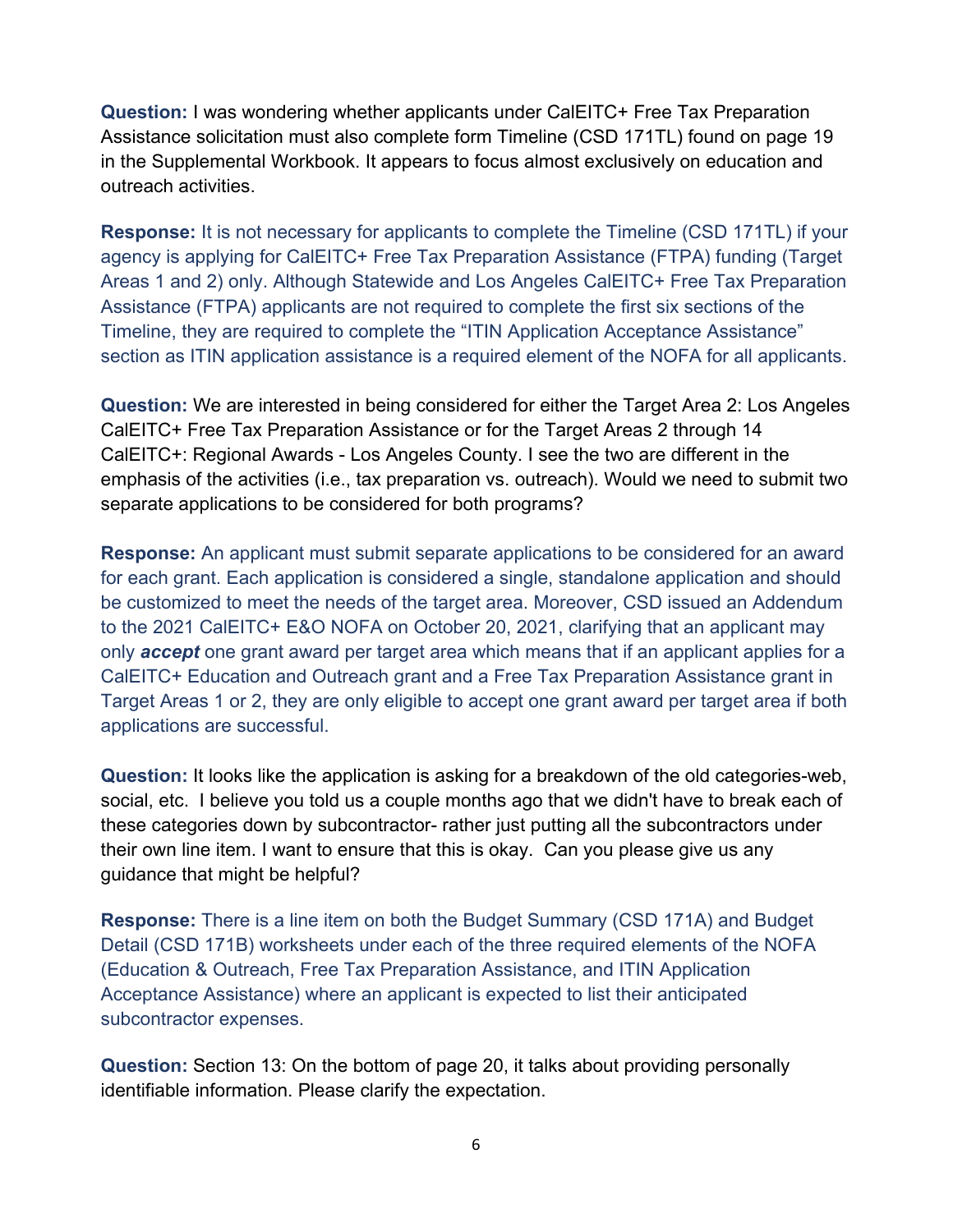**Response:** To facilitate the evaluation of the efficacy of the education and outreach efforts, grantees may be required to provide information of individuals who have received education and outreach to help ascertain the impact it had on their behavior. Grantees would be required to collaborate with CSD and FTB by providing personally identifying data of individuals that were contacted during outreach efforts as well as information related to how these individuals were contacted to facilitate the evaluation of effective outreach strategies to reach the targeted populations upon request. This requirement is included to the NOFA to ensure applicants have an awareness that there may be an obligation to participate in these data sharing efforts during the contract term, the scope of which would be determined collaboratively. The sharing of information would be limited to activities where personally identifiable information (name, address, ZIP code, etc.) is already being collected.

**Question:** Section 13: Page 21; Re: equipment. Our experience with IRS laptops is that they are antiquated and slows down our overall ability to quickly and efficiently provide tax prep services. Please clarify expectations and approvals for Equipment purchases including our sub-grantees.

**Response:** Funds may be utilized to purchase equipment to support the filing of taxes for eligible filers. A Request for Purchase Pre-Approval (CSD 558FTPA) must accompany all equipment purchase requests having a per unit cost in excess of five hundred dollars (\$500.00). In addition, three written bids obtained in an open and freely competitive process must be submitted and pre-approved by your assigned program analyst prior to purchase. The awarded grantee (not the subgrantee) will be responsible for accounting for and retaining any equipment purchased with grant funds at the conclusion of the grant term.

**Question:** Section 9: Page 17; As a regional applicant, please elaborate on expectations around providing 10-30% of ITIN related activities. If we partner with a local organization who provides ITIN applications and renewals, what results are expected? How is it tracked in the progress report?

**Response:** Regional and Rural CalEITC+ Education and Outreach grantees are required to dedicate 10 to 30 percent of their activities towards ITIN related activities. It is the responsibility of the applicant to detail how they will meet these goals in their application. These activities are indicated in the Workplan and supported in the Budget Detail (CSD 171B) worksheet. The purpose of this Q&A document is to answer questions regarding the 2021 CalEITC+ Education and Outreach NOFA. CSD will address questions related to contractual procedures, including monthly program report requirements with awarded grantees during the contract process.

**Question:** What does the monthly progress report for FTPA look like?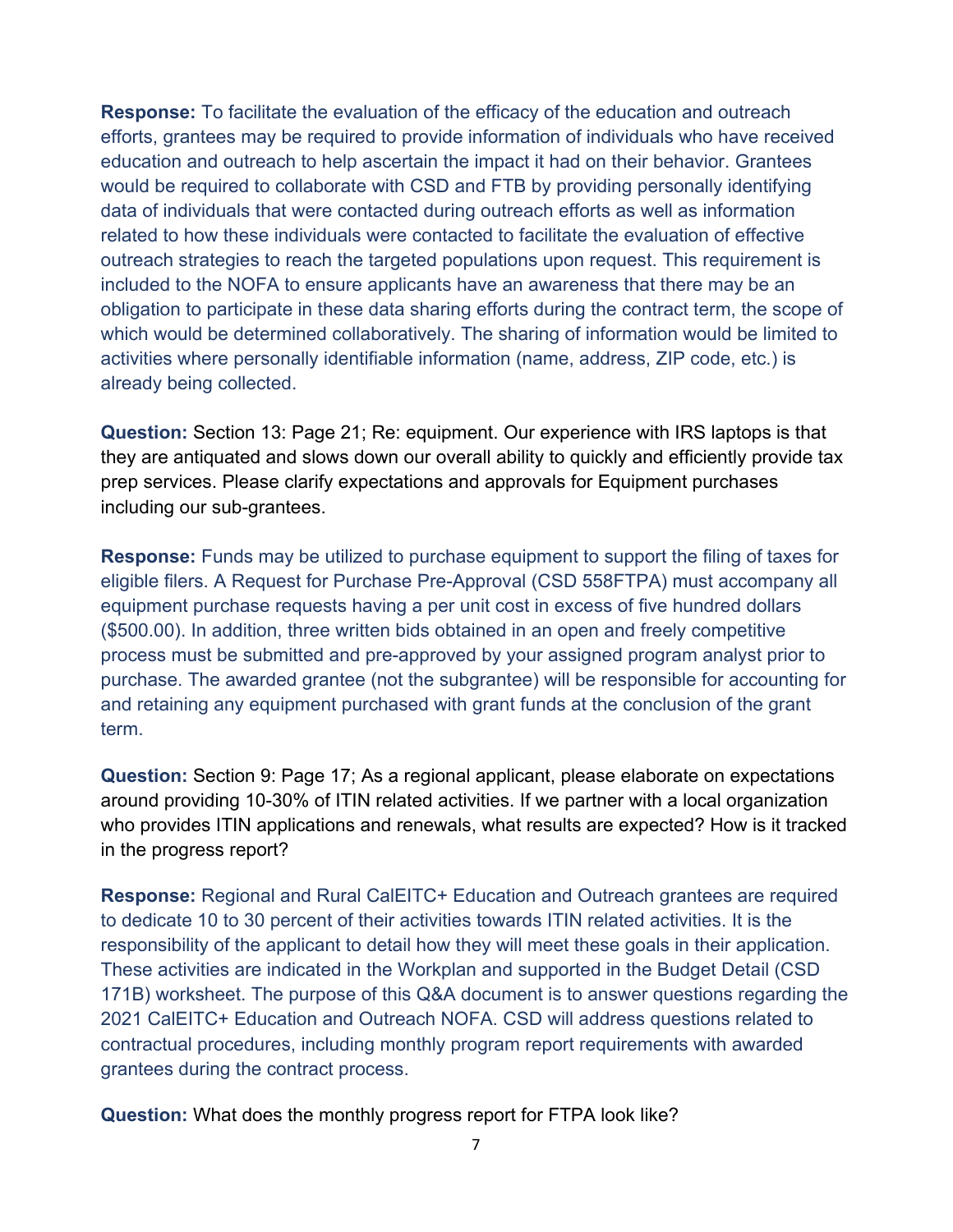**Response:** The purpose of this Q&A document is to answer questions regarding the 2021 CalEITC+ Education and Outreach NOFA. CSD will address questions related to contractual procedures, including monthly program report requirements with awarded grantees during the contract process.

**Question:** Can subcontracts (and subcontracts provided by our direct subcontractors) be provided to for-profit tax preparation companies (e.g., Intuit, H&R Block), as long as lowincome Californians being referred do not have to pay any fees and the companies follow all the rules about not soliciting business from tax filers assisted or using knowledge gained (from their tax information) about tax filers for any direct or indirect personal or company benefit?

### **Response:** No.

**Question:** Statewide CalEITC+ awards: If an organization receives an award for both Statewide and a region (e.g., Los Angeles), will reporting for Statewide metrics include activities and results from both Statewide and the region activities, or will there need to be clear separation?

**Response:** Awarded grantees are required to report separate outcomes for each target area and grant in which they are awarded a contract. CSD will address questions related to contractual procedures, including monthly program report requirements with awarded grantees during the contract process.

**Question:** In the context of COVID-19, FTPA activities were very different for the 2020 tax year than in past years. For the FTPA Workplan in the Supplemental Worksheet, if an organization had an FTPA site active for the 2019 tax year, but not the 2020 tax year, should it be classified as a New or Existing site? If there was a gap, can we provide the number of returns completed in the 2019 tax year in column (K) instead of the number of 2020 tax year returns completed, as long as that is indicated? Does CSD have any other guidance on how to contextualize activities completed during this unique 2020 tax year?

**Response:** Applicants are required to provide outcomes for the tax year indicated on the Workplan. If a site was not active in 2020 it should be classified as a new site. If an applicant experienced gaps in service in 2020, they can provide additional context and data in their application narrative to that effect.

**Question:** The FTPA Workplan in the Supplemental Worksheet has a column (J) for "Total # of ITIN Application Acceptance Assistance for Tax Year 2021." Is this different than column B/C in the ITIN Workplan "Projected Number of ITIN Applicants Assisted (Referral or Direct Service)," or should the total for FTPA Workplan's column J equal the total in ITIN Workplan column B/C?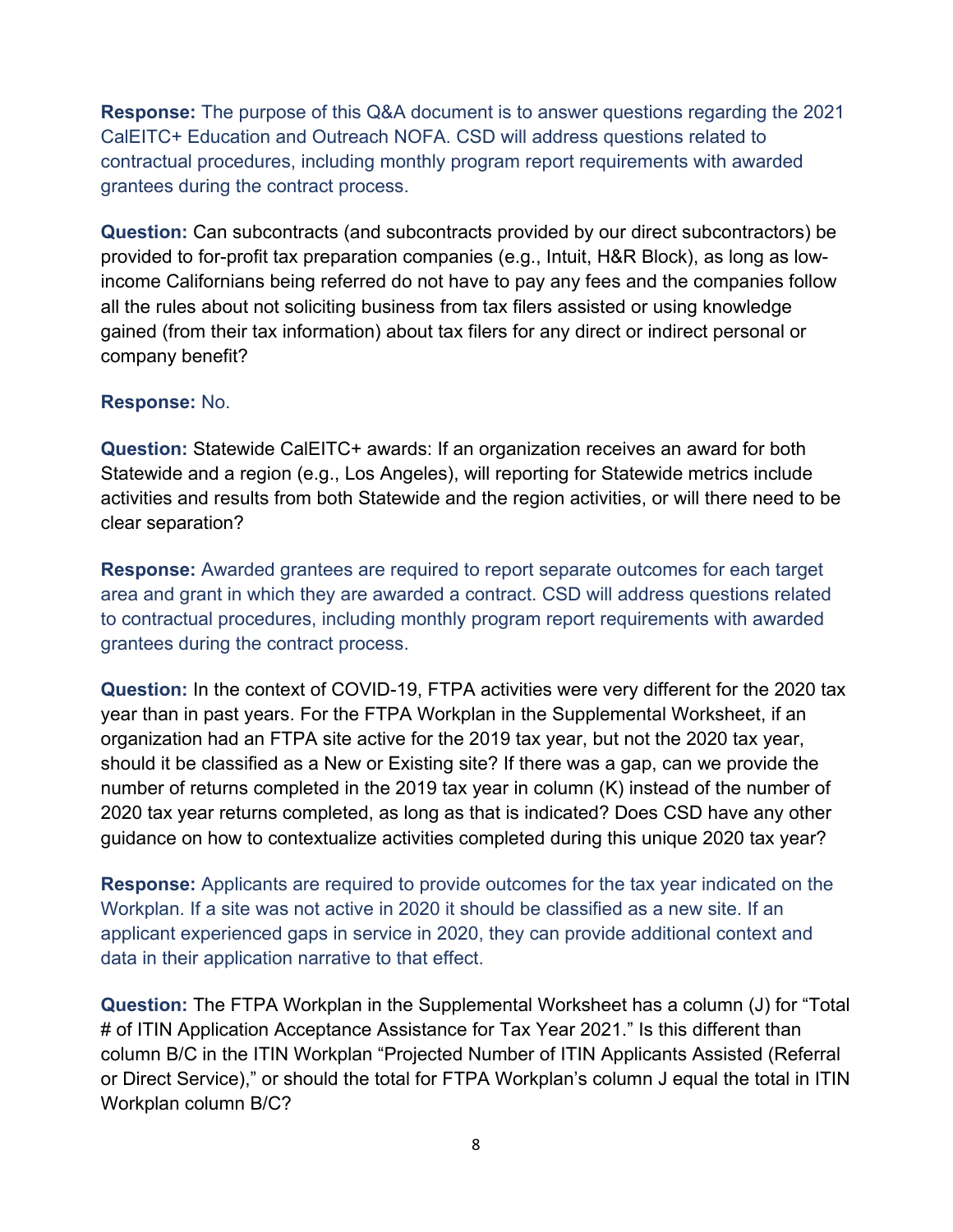**Response:** Both Column J on the 2021 CalEITC+ FTPA Workplan and Columns B/C on the 2021 ITIN Application Acceptance Assistance Workplan are the number of ITIN applicants your agency *projects* to assist in the 2021 tax year. Although these two projections may be the same or similar, it is not intended for the two to be equal.

**Question:** On the Timeline in the Supplemental Worksheet, there is a separate row (15) for ITIN Application Assistance, but not for FTPA activities. Should we clearly differentiate between E&O and FTPA activities in the rest of the rows?

**Response:** The purpose of the 2021 CalEITC+ Education and Outreach Grant Timeline (CSD 171TL) is to provide CSD with information on an applicant's timeline for how, and more importantly, when it will achieve the goals indicated both in Education and Outreach and ITIN Workplans (CSD 171, 843) and Application Narrative Template (CSD 171ANT). CSD uses the Timeline to gauge applicant activities to ensure the applicant will remain on track to fully expend the contract amount by the end of the grant term.

**Question:** Rural CalEITC+ awards: What counties are included the Rural region? Appendix 1 does not list those counties.

**Response:** Refer to the Addendum issued on October 20, 2021 for a list of Target Area 15 Rural Counties.

**Question:** High Priority ZIP Codes: Can CSD supply updated lists of high-priority ZIP Codes in all regions like it has in previous years to help with targeting/prioritization? Having that both for general populations and specifically for low-income, noncitizen Californians eligible for an ITIN would be very helpful.

**Response:** The methodology used by CSD to determine the 2021 CalEITC+ Education and Outreach Grant target areas and funding allocations utilized household income data provided at the county level rather than census data supplied by ZIP code. CSD can explore providing additional information to grantees after awards are announced.

**Question:** Can CSD provide a reporting template that will be used to share metrics after the provision of the awards?

**Response:** The purpose of this Q&A document is to answer questions regarding the 2021 CalEITC+ Education and Outreach NOFA. CSD will address questions related to contractual procedures, including monthly program report requirements with awarded grantees during the contract process

**Question:** For the FTPA Workplan, can you clarify what counts as "Core" vs. "Extended" hours?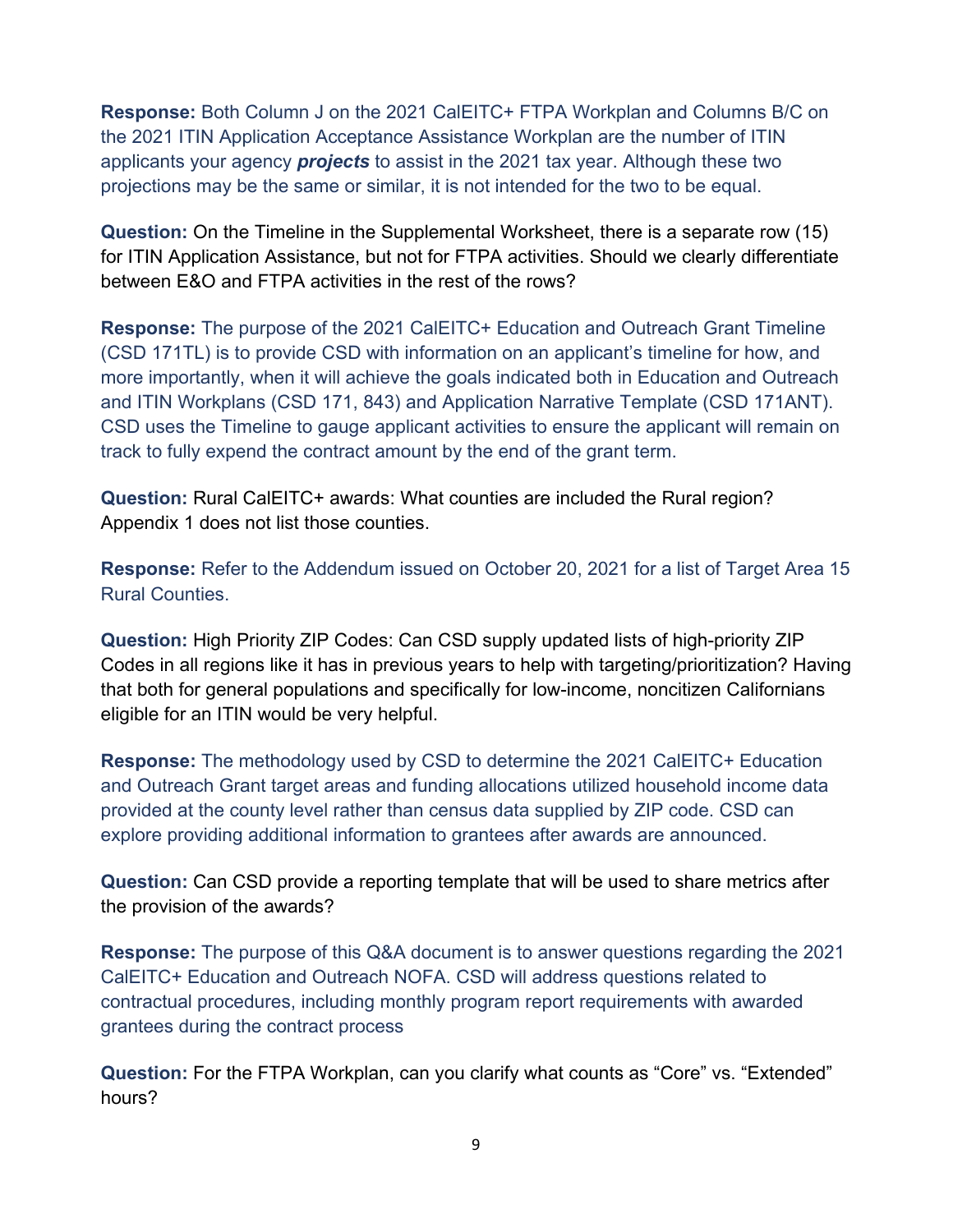**Response:** "Core" hours are the hours an existing free tax preparation site maintains during the tax year. "Extended" hours are the hours the existing site will extend to due to the availability of this funding.

**Question:** For the Trusted Community Partners section, can that include elected officials, individual community leaders, and other non-501(c)(3) groups?

**Response:** Yes**.** Trusted community partners are engaged partners that have established trusted relationships with low-income community members, preferably with CalEITC, YCTC, the federal EITC and Child Tax Credit, ITIN, and/or tax preparation assistance experience. Trusted community partners are not subcontractors in that they are unfunded, collaborative, and have a positive, past working relationship with applicants.

**Question:** Does ITIN Application Acceptance Assistance cover assistance only for firsttime ITIN applicants, or does assisting people in filing renewal applications also count?

**Response:** Yes. Assisting ITIN renewals is acceptable for this funding.

**Question:** Is the Statewide awardee expected to provide assistance to all or any people interested in obtaining an ITIN (whether directly or referred by a regional awardee), or is there a specific universe of priority individuals CSD (or we) can identify?

**Response:** The purpose of this funding is to assist low-income Californians with filing their tax return and claiming the credits. Therefore, the emphasis on ITIN application assistance acceptance should primarily focus on noncitizen Californians who are interested in acquiring an ITIN and need assistance with the application process.

**Question:** Will the Statewide awardee be expected to help people completely finish and submit ITIN applications, or will informational sessions, workshops, paid media driving people to resource pages, etc. satisfy the requirements?

**Response:** ITIN information sessions, workshops, paid media, etc. are all allowable activities to assist interested individuals with applying for and acquiring an ITIN that fall within the scope of this funding.

**Question:** CalEITC+ Education and Outreach Application Narrative asks the application in section "Experience Conducting Education and Outreach Activities" to describe

a) Experience conducting similar education and outreach campaigns in appropriate languages to low-income individuals and families in the specified target area. A minimum of three years of experience is required.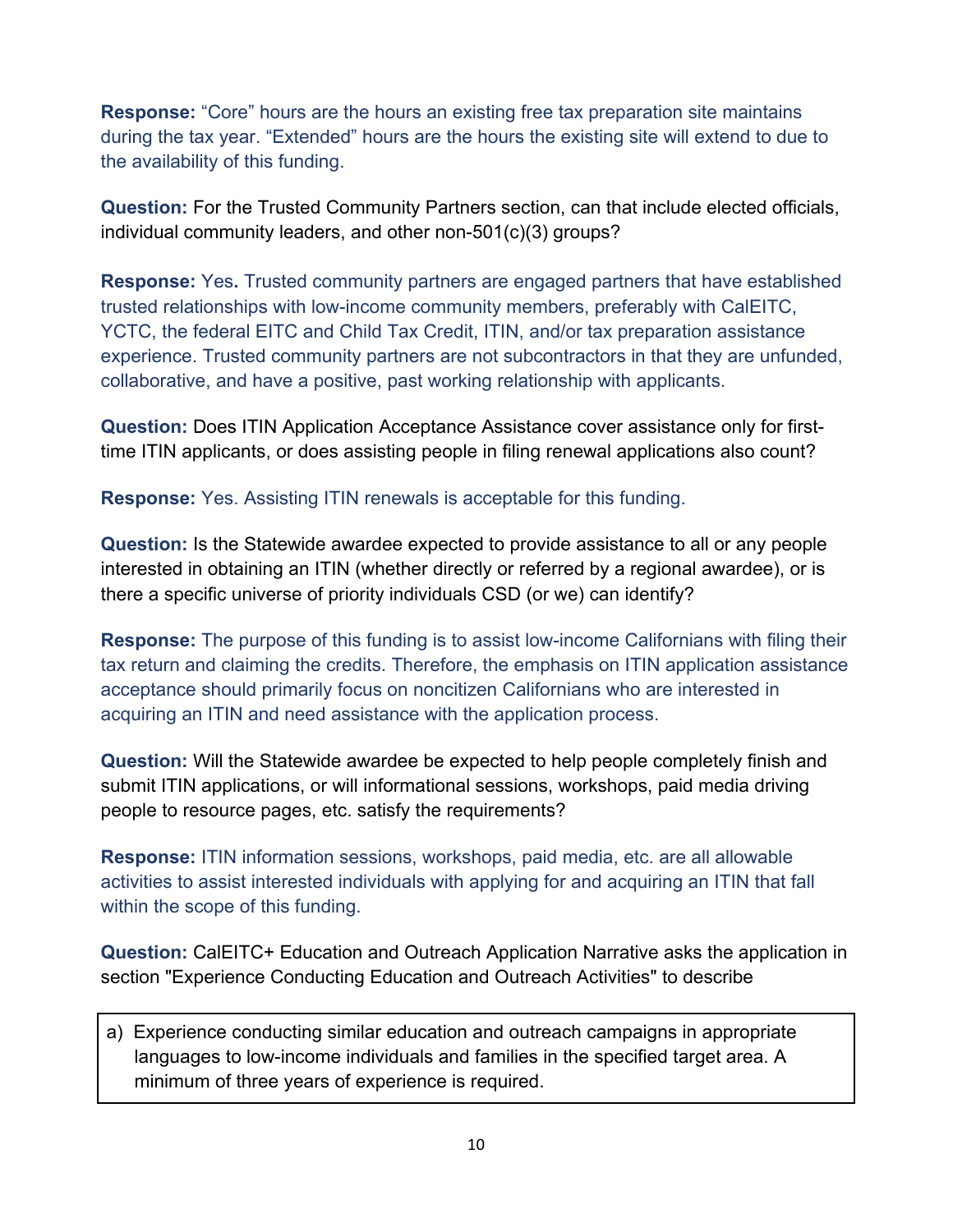b) Operational readiness and expertise in conducting, budgeting, and implementing similar scale outreach and free tax preparation assistance activities.

Do you want applicants to discuss their experience offering tax preparation assistance to low-income taxpayers? Question "a" appears to only ask for experience about education and outreach activities. However, Question "b" does inquire about operation readiness for outreach, education **and** tax preparation services. If you would like applicants to discuss experience with tax preparation services to low-income taxpayers, should applicants include that information in response to question "a" in that section? May graphs and charts be added to the narrative as an appendix?

**Response:** The first question (a) asks applicants to discuss their experience conducting *similar* education and outreach campaigns to low-income individuals and families in the specified target area. This may include free tax preparation assistance services and outreach activities to low-income Californians. The second question (b) asks the applicant to discuss their operational readiness and expertise in conducting a campaign of this scale. An applicant may use graphs and charts in their response but please remember that this is a narrative template, and any chart or graph should be placed in the proper context in the narrative.

**Question:** I have one question regarding receiving invoices for work done over several regions. For example, if one vendor did work that covers 2-3 regions, can we use their one invoice as backup documentation for each region's file?

**Response:** The purpose of this Q&A document is to answer questions regarding the 2021 CalEITC+ Education and Outreach NOFA. CSD will address questions related to contractual procedures, including monthly program report requirements with awarded grantees during the contract process.

#### **Question:** Free Tax Assistance

- a. If allowed this year, where should we indicate this activity in the workbook?
- b. If allowed, how much of the funds could be dedicated towards this activity?

**Response:** Target Area 1 Statewide and Target Area 2 Los Angeles CalEITC+ FTPA grantees are required to dedicate 10 to 30 percent of their activities toward ITIN related activities, up to 90 percent for free tax preparation assistance, and a maximum of 10 percent for free tax preparation education and outreach.

Regional and Rural CalEITC+ Education and Outreach grantees are required to dedicate 10 to 30 percent of their activities towards ITIN related activities, a minimum of 35 percent of their activities toward education and outreach, and a minimum of 35 percent of their activities toward free tax preparation assistance.